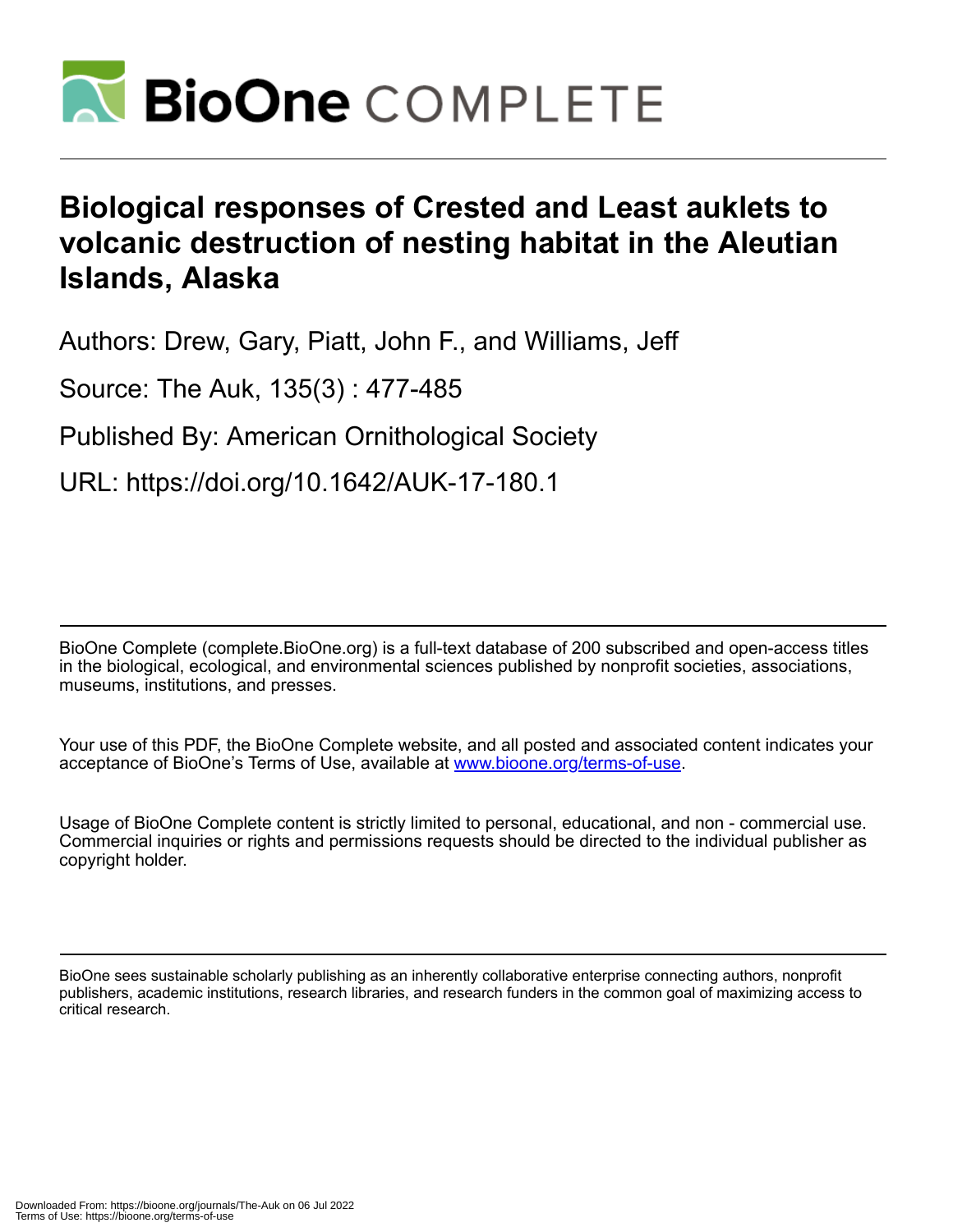

RESEARCH ARTICLE

# Biological responses of Crested and Least auklets to volcanic destruction of nesting habitat in the Aleutian Islands, Alaska

Gary Drew, $^{1*}$  John F. Piatt, $^{1}$  and Jeff Williams<sup>2</sup>

<sup>1</sup> U.S. Geological Survey, Alaska Science Center, Anchorage, Alaska, USA  $^2$  U.S. Fish and Wildlife Service, Alaska, USA

\* Corresponding author: [gdrew@usgs.gov](mailto:gdrew@usgs.gov)

Submitted September 11, 2017; Accepted February 15, 2018; Published April 25, 2018

# ABSTRACT

Crested Auklets (Aethia cristatella) and Least Auklets (A. pusilla) are crevice-nesting birds that breed in large mixed colonies at relatively few sites in the Aleutian Island archipelago, Bering Sea, Gulf of Alaska, and Sea of Okhotsk. Many of these colonies are located on active volcanic islands. The eruption of Kasatochi volcano, in the central Aleutians, on August 7, 2008, completely buried all crevice-nesting seabird habitat on the island. This provided an opportunity to examine the response of a large, mixed auklet colony to a major geological disturbance. Time-lapse imagery of nesting habitat indicated that both species returned to the largest pre-eruption colony site for several years, but subsequently abandoned it within 5 yr after the eruption. In 2010, a rockfall site in a cove north of the old colony site began to accumulate talus, and groups of auklets were observed using the site in 2011. Use of the new colony appeared to coincide with the abandonment of the old colony site by both species, though surface counts suggested that Least Auklets shifted to the new colony sooner than Crested Auklets. At-sea surveys of seabirds before and after the eruption indicated that both Crested and Least auklets shifted their at-sea distributions from the waters around Kasatochi Island to nearby Koniuji Island. In combination, at-sea counts and colony time-lapse imagery indicated that Crested and Least auklets using Kasatochi responded to the volcanic disturbance and complete loss of nesting habitat at the main colony on Kasatochi with dispersal either to newly created habitat on Kasatochi or to an alternate colony on a nearby island.

Keywords: Aethia cristatella, A. pusilla, Crested Auklet, dispersal, eruption, Least Auklet, nesting, talus

# Réponses biologiques d'Aethia cristatella et Aethia pusilla à la destruction volcanique de l'habitat de nidification dans les Aleoutiennes, en Alaska ´

#### **RÉSUMÉ**

Aethia cristatella et Aethia pusilla sont des oiseaux nichant en grandes colonies mixtes dans des crevasses, à relativement peu de sites dans la chaîne aléoutienne, la mer de Béring, le golfe d'Alaska et la mer d'Okhotsk. Plusieurs de ces colonies se trouvent sur des îles volcaniques actives. Le 7 août 2008, l'éruption du volcan Kasatochi dans le centre des Aléoutiennes a complètement enseveli l'habitat des oiseaux marins nichant dans des crevasses sur l'île, fournissant une occasion d'examiner la réponse d'une grande colonie mixte d'Aethia sp. face à une perturbation géologique majeure. L'imagerie en accéléré de l'habitat de nidification indique que les deux espèces sont retournées au plus grand site pré-éruption de la colonie pendant quelques années, puis ont complètement abandonné le site moins de 5 ans après l'éruption. En 2010, un site d'éboulement rocheux situé dans une anse au nord de l'ancien site de la colonie a commencé à accumuler un talus d'éboulis. Des groupes d'Aethia sp. ont été observés utilisant le site en 2011. L'utilisation de la nouvelle colonie semblait coïncider avec l'abandon de l'ancien site de la colonie par les deux espèces, bien que les dénombrements en surface suggèrent qu'A. *pusilla* ait changé pour la nouvelle colonie plus tôt qu'A. cristatella. Les dénombrements en mer d'oiseaux marins avant et après l'éruption ont indiqué que les deux espèces ont changé leur distribution en mer, passant des eaux entourant Kasatochi aux environs de l'île Koniuji. La combinaison des dénombrements en mer et de l'imagerie en accéléré de la colonie a indiqué que les individus des deux espèces utilisant Kasatochi répondaient à la perturbation volcanique et à la perte complète de l'habitat de nidification de la principale colonie sur Kasatochi par la dispersion vers un habitat nouvellement créé sur Kasatochi ou vers une colonie alternative sur une île voisine.

Mots-clés : Aethia cristatella, Aethia pusilla, dispersion, éruption, nidification, talus d'éboulis

Q 2018 American Ornithological Society. ISSN 0004-8038, electronic ISSN 1938-4254

Direct all requests to reproduce journal content to the AOS Publications Office at pubs@americanornithology.org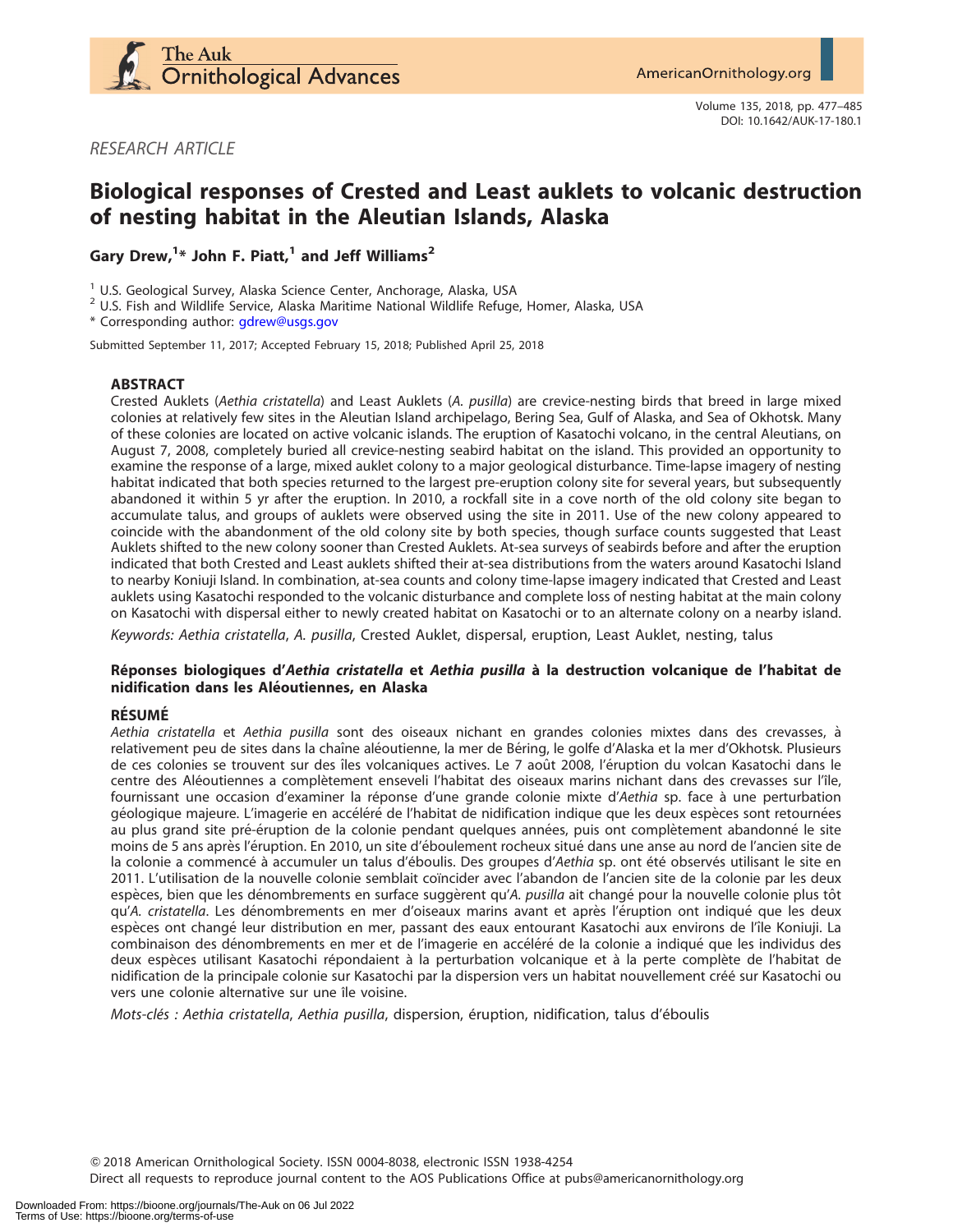# INTRODUCTION

Crested Auklets (Aethia cristatella) and Least Auklets (A. pusilla), hereafter collectively referred to as "auklets," nest together primarily in large colonies on a small number of remote islands in the Aleutian island archipelago, Bering and Chukchi Seas, Gulf of Alaska, and Sea of Okhotsk. These islands provide crevice-nesting habitat (i.e. vegetation-free rubble and talus slopes formed by rockfalls) (Bédard 1969, Knudtson and Byrd 1982, Piatt et al. 1990) and lava flows (Day et al. 1979, Major et al. 2006), which are commonly found on active volcanic islands. In addition to providing nesting habitat, auklet colony islands are—by necessity—located in proximity to foraging areas with persistent and abundant zooplankton prey resources (Hunt et al. 1993, 1998, Piatt and Springer 2003). The limited availability of nesting areas with sufficient crevicenesting habitat and persistent local prey resources likely accounts for the relative scarcity of auklet colonies, despite being the most abundant breeding seabirds in the region (Jones and Montgomerie 1991). The 8.6 million Least Auklets and 6.4 million Crested Auklets in the combined Alaska–Russia region use only 52 known colonies (Renner et al. 2017).

For auklets, suitable nesting habitat is a continually changing resource that does not persist; the deposition of biological debris, creation of soil, and encroachment of vegetation eventually fill the crevices, making the habitat unsuitable for nesting (Bédard 1969, Roby and Brink 1986, Jones and Hart 2006, Renner et al. 2017). Therefore, the renewal of nesting habitat depends on periodic physical disturbance. Volcanically active areas in the Aleutian Islands are intermittently affected by eruptions occurring at the temporal scale of tens to hundreds of years (Waythomas 2015). There is a lack of knowledge regarding the dispersal of species, such as auklets, that require disturbances to maintain or create nesting habitat. With so few colonies, understanding the resiliency of these populations to rapid habitat change is vital to sound management in a future increasingly shaped by natural and anthropogenic perturbations. The eruption of a volcanic island within the Alaska Maritime National Wildlife Refuge, with large nesting populations of auklets, presented an opportunity to follow the response of auklets to such a disturbance.

Kasatochi volcano in the central Aleutian Islands erupted on August 7, 2008. The resulting ash and pyroclastic flows blanketed the island, covering terrestrial habitats to a depth of 15–20 m but did not produce any lava flows (Waythomas et al. 2010). Thus, Kasatochi Island provided a natural laboratory to follow the aftereffects of a large-scale disturbance to nesting habitats. The terrestrial changes resulting from the eruption included the removal or burial of any suitable nesting habitat for an estimated

100,000 Crested Auklets and 150,000 Least Auklets nesting on the island (Williams et al. 2010). The eruption occurred after the majority of auklet chicks should have fledged and moved off shore (Drummond and Larned 2007). Hence, most adults and some juveniles may have escaped catastrophic mortality. This conclusion was supported by observations of large flocks of auklets returning to the slopes of the main colony in 2009, as well as at-sea auklet density data collected around Kasatochi before and after the eruption (Drew et al. 2010). Because both species exhibit high levels of nest-site fidelity (Jones and Montgomerie 1991, Gaston and Jones 1998), the return of auklets to the main colony site in 2009 was not, in itself, an indication that successful breeding would occur. Indeed, despite their return, the complete loss of nesting habitat left the continued use of Kasatochi by auklets in doubt for the future.

While nest-site fidelity is a viable life-history strategy for seabirds nesting in relatively stable environments, auklets also rely on disturbance over moderate to long periods to replenish nesting habitat (Renner et al. 2017). This paradox appears to present a dilemma for the generation of birds that bridge the disturbance. While auklets have shown the ability to disperse to new colonies on the same island, there has been no evidence indicating their ability to move to new islands (Renner et al. 2017). Following the eruption on Kasatochi, we hypothesized that auklets from the Kasatochi colony had 3 options: (1) They could maintain their fidelity to traditional colony site(s) on Kasatochi, as indicated by continued attendance at the primary colony site and slowly decreasing at-sea densities around Kasatochi. (2) They could disperse (emigrate) from Kasatochi, as indicated by rapid declines in attendance at the old colony site and shifts in at-sea density from Kasatochi toward nearby Koniuji. Or (3) they could disperse within the same island, relocating on Kasatochi to newly developed talus piles or beach boulders, as indicated by rapid declines in attendance at the old colony site, use of new alternative on-island sites, and a stabilization of at-sea densities. These hypotheses were not mutually exclusive. In combination, changes in at-sea data, Kasatochi attendance data, and ground observations allowed us to assess our conceptual framework (Table 1).

#### **METHODS**

#### Study Area

Kasatochi Island (52.1693N, -175.1131W) is a roughly circular island volcano located in the central Aleutian archipelago, 80 km northeast of Adak Island. As a result of the eruption on August 7, 2008, the island grew in land area from 5.0 to 6.9 km<sup>2</sup>. Nearby Koniuji Island (52.2204N,  $-175.1321W$ ; 0.8 km<sup>2</sup>) is a nascent stratovolcano 25 km east of Kasatochi (Figure 1). Atka and Fenimore passes,

The Auk: Ornithological Advances 135:477-485, © 2018 American Ornithological Society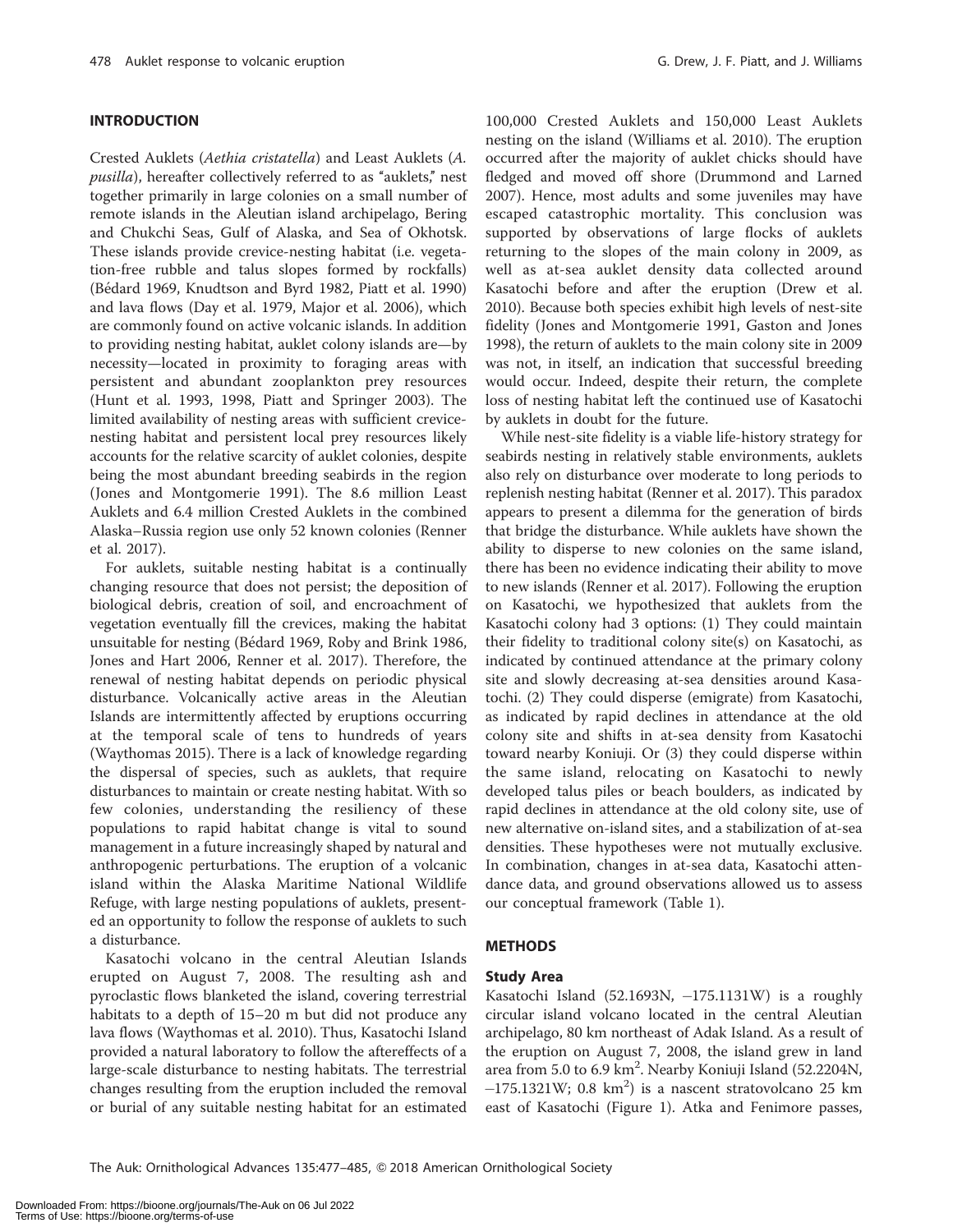TABLE 1. Conceptual model of Crested and Least auklet responses following the 2008 eruption, indicating the expected results for each hypothesis if true.

| Kasatochi                                            |                                   |                                                | Koniuji                            |  |
|------------------------------------------------------|-----------------------------------|------------------------------------------------|------------------------------------|--|
| <b>Hypothesis</b>                                    | At-sea<br>density                 | Colony<br>attendance                           | At-sea density                     |  |
| 1: Colony fidelity<br>2: Emigration<br>3: Relocation | Decrease<br>Decrease<br>No change | Slow decline<br>Rapid decline<br>Rapid decline | No change<br>Increase<br>No change |  |

20–30 km south of the islands, provide persistent tidally driven upwellings that support high primary production (Ladd et al. 2005a, Mordy et al. 2005) and large numbers of marine birds (Ladd et al. 2005b). The primary pre-eruption colony site was in Tundering Cove on the northwest side of the island (Figure 2).

# Coastal Reconnaissance

Each year that we visited Kasatochi, we conducted a shoreline circumnavigation to visually assess changes to the island. Where it was possible to land, we investigated sites where auklets were observed socializing or where there were signs of recent auklet use (i.e. guano on rocks). We searched these areas for signs of auklet nesting in and below surface crevices. Although these efforts were opportunistic, we were able to determine, where access to sites was available, whether auklets were attempting to nest.

# Colony Attendance

We installed a time-lapse camera (Canon 40D with a 100 mm focal length) in June 2010 to photograph the ''Tundering Talus'' colony in Tundering Cove, the largest auklet colony site on the island prior to the eruption (Figure 1). The camera was set up 200 m across from the



FIGURE 1. Location of the study area in the central Aleutian Islands. Blue circles represent circumnavigation survey tracks. Red spokes show our splitting of annual circumnavigations into transect segments.

original colony site. The field of view included areas used for plot counts prior to the eruption (Williams et al. 2010). A series of deep-cycle batteries and a solar charging panel provided power to the camera. During the summers of 2010, 2012, and 2013, the camera collected images of the Tundering Cove colony. We were not able to collect imagery in 2011 because of equipment failure. The camera collected images from a section of the slope  $\sim 60 \times 90$  m in 15 min intervals. Given the distance, weather, and typical lighting conditions, accurate identification of auklets to species was limited to a small subset of images. This species-specific subset was used to identify the proportionate representation of Crested and Least auklets. Surface counts of auklets tend to be difficult to compare because observers record only birds that are above ground (Renner et al. 2006). To quantify auklets on images, hereafter referred to as "attendance," we overlaid a  $4 \times 6$ cell grid over each image and counted presence–absence of auklets for each cell. We converted the total number of cells with auklets of either species to a percentage for our "attendance" metric. We excluded images where all cells  $(n)$  $=$  24) could not be assessed because of lighting conditions, fog, or rain. We assessed all images between June 19 and July 15 for 2010, 2012, and 2013. Given natural mortality and a lack of reproduction, we expected attendance at the old colony site to drop over time. To model auklet populations through time, we used a combined survival



FIGURE 2. Location of Tundering Cove colony (dashed white circle), the time-lapse camera (red dot), and Whiskey Cove colony (solid white circle) on Kasatochi Island. The yellow line represents the pre-eruption coastline.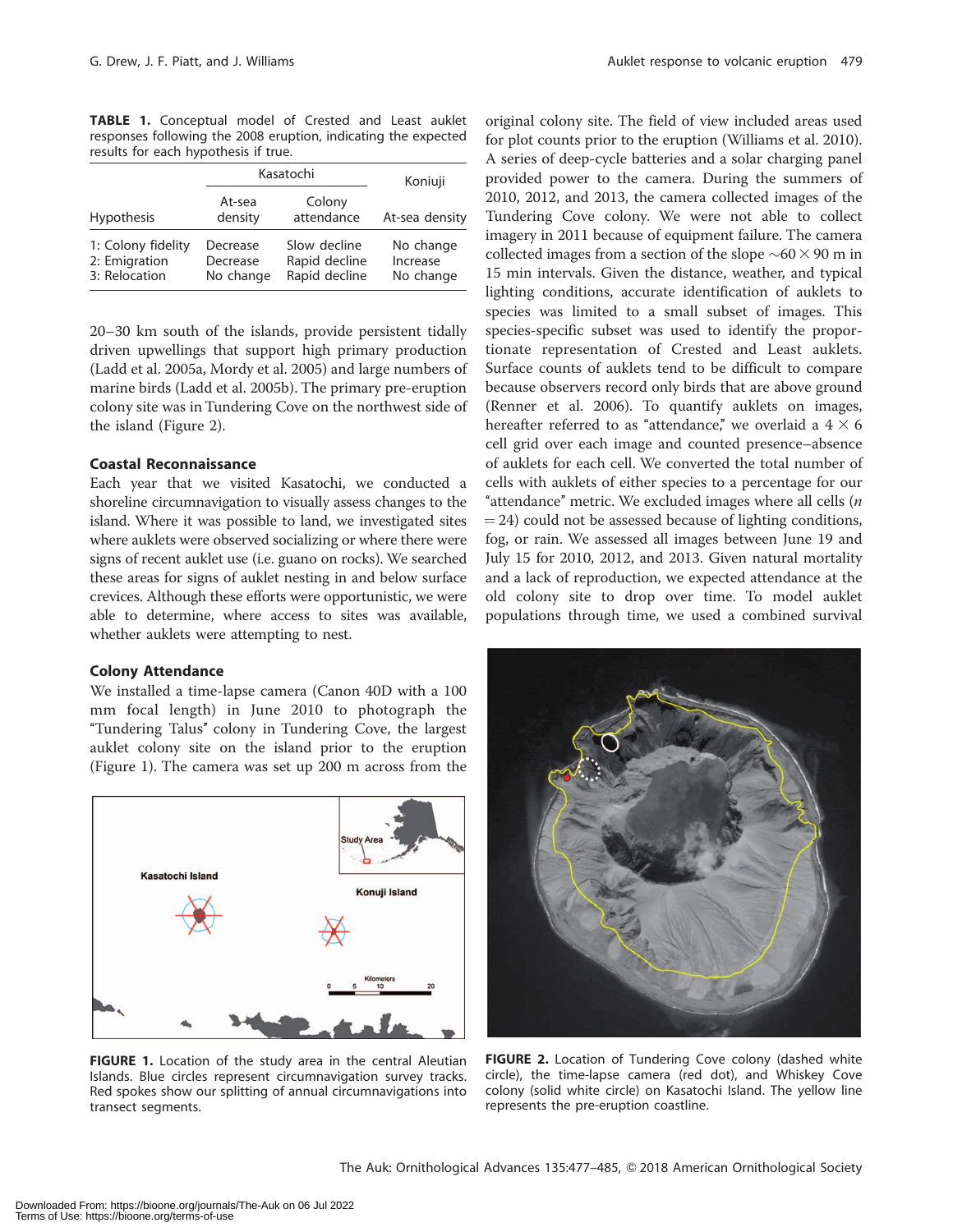rate of 0.84 for both auklet species, based on previously calculated estimates (made using Program MARK) of 0.844 for Crested Auklets and 0.848 for Least Auklets on Kasatochi during 1996–2007 (Drummond and Larned 2007). Pooled 95% confidence intervals were constructed using previously calculated standard errors (Drummond and Larned 2007).

In 2012 we placed a small commercial time-lapse camera (Reconyx UltraFire) at the new colony site in Whiskey Cove as a pilot project to test the capabilities of the hardware for assessing auklet activity. We used this camera to assess the comparative proportions of Crested and Least auklets at the new colony site. We made surface counts of auklets in an area about  $5 \times 3$  m directly in front of the camera. Images were collected every minute, but we looked only at images separated by  $\geq$ 5 min and ignored images where identification to species was not possible. No data were collected in 2013 because we could not get access to the site, as a result of erosion below the new colony.

#### At-sea Seabird Surveys

Prior to the eruption (1996 and 2005), we conducted circumnavigations of Kasatochi and Koniuji islands at a distance of 1.8 km from shore as part of a broader survey of bird distribution in the area. Circumnavigations around each island were split into 6 sections that were sampled annually (Figure 1). Following the Kasatochi eruption, we conducted surveys, with identical tracks, around Kasatochi and Koniuji in 2009, 2014, and 2016. In 2012, only Kasatochi was surveyed because of time limitations. We conducted all surveys from the  $R/V$  Tiglax using standard protocols (Gould and Forsell 1989), though the posteruption surveys used a modified method for counting flying birds. Vessel speeds varied slightly, from 9 knots in 1996 and 2005 to 7 knots in 2009, 2014, and 2016. Two observers, stationed on the flying bridge (one on each side of the ship), continuously recorded all birds observed on the water within 150 m on both sides and 300 m in front of the vessel. We counted flying birds using instantaneous scans (Gould and Forsell 1989). Pre-eruption surveys (1996 and 2005) used a window 300 m forward and 150 m to each side for birds on the water and 3 min interval between snapshot counts, while for the post-eruption surveys the window for snapshot counts was reduced to 150 m forward and 150 m to each side (combined 150  $\times$ 300). This change followed the revised U.S. Fish and Wildlife Service survey protocols (K. Kulitz personal communication). The new protocol compensated for the shortened observation window by shortening the time interval between snapshots  $(\sim1$  min, depending on speed). These changes minimize unseen flying birds and maximize identification of flying birds. Although the area surveyed in the pre- and post-surveys of flying birds was equivalent,

the better identification allowed by the shorter window may have had a minimal positive effect on densities. Even if there was a slight positive effect, it would have had no effect on comparisons between islands. Sightings were recorded using a computer-based system (dLOG; R.G. Ford Consulting, Portland, Oregon, USA), which assigned GPS positions to observations in real time and recorded track line positions at 30 s intervals.

#### Data Analysis

We used attendance of Crested and Least auklets from time-lapse images to test for changes in annual colony occupancy at the ''Tundering Talus'' site between 2010 and 2013. These data had skewed distributions due to the extremely high number of zero values (where no birds were present), so we used a Kruskal-Wallis rank-sum test followed by a post hoc Dunn test to identify which years were different. We calculated the coefficient of variation (CV) within each year's attendance counts from images, further clarifying attendance patterns among years. Higher CVs would indicate increasingly erratic use within a particular breeding season, whereas lower CVs would indicate more consistent use (Hatch and Hatch 1989). Given sample sizes, expected and observed attendance were not tested statistically, but a qualitative assessment was possible.

We tested for changes in at-sea densities for each auklet species following the eruption by using ANOVA (analysis of variance) models. Our models included "eruption" (preor post-eruption), ''island,'' and ''transect segment'' and their interactions as explanatory variables. Crested and Least auklet densities were  $log_{10}$  transformed to normalize the data.

# RESULTS

# Island Reconnaissance

In 2009 we visited Kasatochi in July, 11 mo after the eruption. At that time no suitable nesting habitat was visible, but many birds were sitting on the thick layer of ash covering the rocky talus of the Tundering Talus colony site, and we observed large numbers of eggs sitting on the slope unattended. In the following years, no eggs were observed at the old colony site. In 2010 we walked  $\sim$ 80% of the coastline. We located multiple occurrences of auklets on beach boulder fields on the northeast, west, and northwest sides of Kasatochi. We found 3 eggs among beach boulders, but none appeared to be attended. There was no reconnaissance conducted in 2011. In 2012 we investigated a large talus pile in Whiskey Cove, 0.35 km north of the Tundering Cove site of the original colony. From the water, many auklets were visible on the talus. Once ashore, we found large numbers of both Crested and Least auklets nesting in a new (post-eruption) talus pile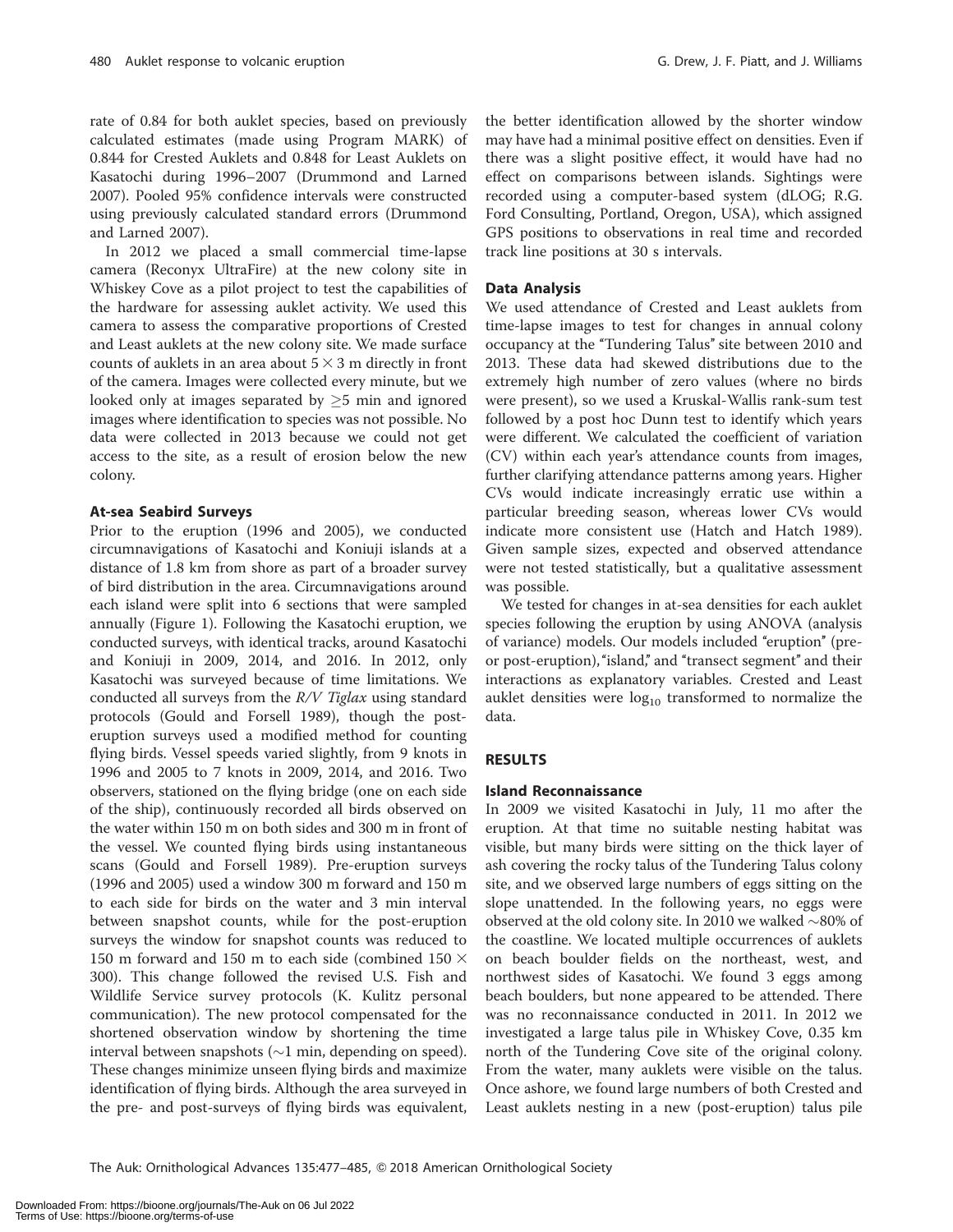

FIGURE 3. Proportion of Crested and Least auklets observed at the old colony site in Tundering Cove, Kasatochi Island, 1996–2013. Pre-eruption counts were made on designated population plots (Drummund and Larned 2007). Post-eruption counts were made from cells of the best available time-lapse camera images. Dashed line represents the trend in the Crested:Least auklet ratio based on the pre-eruption trend.

that had fallen on top of the ash. We were able to revisit the new Whiskey Cove colony site in 2013 and measured its spatial extent at 0.84 ha. Since then, erosion of the coastal bluff has cut off access, preventing additional surveillance from land. We have continued to monitor the Whiskey Cove colony from the water, using repeated photography (2014–2016). From these images, we have determined that this new colony remains highly active and represents the only large nesting area of auklets on the island.

#### Colony Attendance

A total of 7,418 images of the colony slope were collected between June 19 and July 15 in 2010, 2012, and 2013. No images were collected during 2011 because of an equipment failure. Images collected at night and in poor weather conditions were eliminated, leaving 3,803 images for assessment. Species discrimination was impossible on the majority of images; hence, we used occupied cells from the best images ( $n = 72$ ) to compare proportions of Least to Crested auklets (2010–2013). Pre-eruption plot counts indicated a gradual increase in the proportion of Crested to Least auklets between 1996 and 2007 (Drummond and Larned 2007). Our counts based on imagery indicated an acceleration of this trend for both species, with Least Auklets disappearing completely from the old colony site by 2013 (Figure 3). The post-eruption combined attendance (both species) differed significantly among years (Kruskal-Wallis rank-sum test,  $U = 111.04$ ,  $df = 2$ ,  $P < 0.001$ ). Average auklet attendance decreased

annually, from a high of 6.7% of occupied cells in 2010 to a low of 0.17% in 2013. Attendance declined significantly each year at the old colony from 2010 to 2013 (Dunn's test  $P < 0.05$ ) while within-year CV increased markedly (Table 2). Given the lack of reproductive habitat at the former colony site, we expected no recruitment, but the declines in attendance could have been due to dispersal or mortality. We modeled expected declines due to mortality by using pre-eruption adult survivorship studies at Kasatochi during 1996–2007 (Drummond and Larned 2007). Using 2009 as a baseline, and a mean combined annual survival rate of 84% for Crested and Least auklets, we estimated that by 2013, attendance should decline to  $\sim$ 59% of that observed in 2009. Instead, we saw an ever decreasing level of attendance on the colony slope, with the final year 2012–2013 down to 2.5% of the 2009 baseline (Figure 4).

In 2013 a total of 180 images with birds were collected by time-lapse camera over 5 days at the Whiskey Cove colony and were assessed for surface counts of Crested and

TABLE 2. Average annual occupancy of the old Tundering Talus colony site. All years were significantly different (Dunn's test,  $P <$ 0.05). Within-year coefficent of variation (CV) indicated more erratic use of the old colony over time.

| Year         | n              | Mean         | SD           | CV           |
|--------------|----------------|--------------|--------------|--------------|
| 2010<br>2012 | 1,357<br>1,350 | 1.62<br>0.64 | 5.34<br>3.17 | 3.30<br>4.95 |
| 2013         | 1.096          | 0.04         | 0.46         | 11.14        |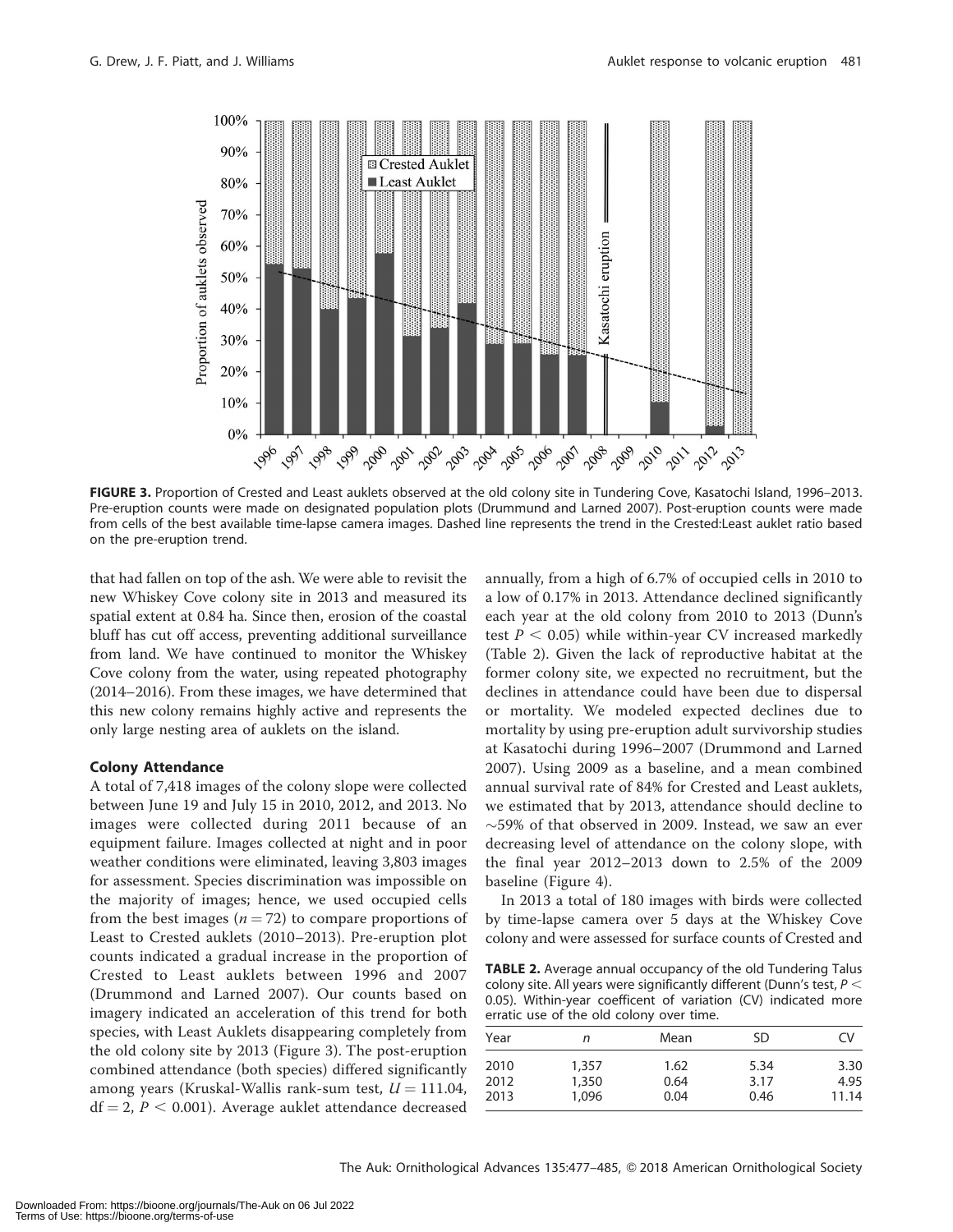

FIGURE 4. Mean and 95% confidence interval (CI) for percentage of photographic grid cells ( $n = 24$ ) with auklets present, June 19–July 15, 2010–2013. Letters indicate significantly different years. Dashed line represents the predicted decline (with 95% CI), assuming pre-eruption survivorship with no recruitment.

Least auklets. In contrast to our results from the old colony site, Least Auklets accounted for 71% of the birds counted, compared to Crested Auklets at 29%.

#### At-sea Seabird Surveys

At-sea densities of auklets around Koniuji and Kasatochi were sampled twice before the eruption and 3 (Konuji) or 4 (Kasatochi) times after the eruption.Weather precluded data collection around Koniuji in 2012. At-sea densities of Crested Auklets did not differ between islands, among transect segments, or pre- vs. post-eruption; however, the interaction between island and eruption was significant (Table 3). Following the eruption, densities of Crested Auklets around the Kasatochi colony decreased while densities around the control colony at Koniuji increased (Figure 5).

TABLE 3. Effects of the 2008 eruption on Crested Auklet at-sea densities by island and transect segment, based on analysis of variance. Asterisks indicate significant explanatory variables (\*P  $< 0.05$ ).

| Source                                    | df |       |         |
|-------------------------------------------|----|-------|---------|
| Eruption                                  |    | 0.001 | 0.99    |
| Segment                                   | 5  | 1.65  | 0.17    |
| Island                                    |    | 0.15  | 0.70    |
| Eruption $\times$ segment                 | 5  | 0.99  | 0.43    |
| Eruption $\times$ island                  |    | 5.83  | $0.02*$ |
| Segment $\times$ island                   | 5  | 1.23  | 0.31    |
| Eruption $\times$ segment $\times$ island | 5  | 0.24  | 0.94    |



**FIGURE 5.** Average ( $\pm$  SE) at-sea density of Crested Auklets preeruption (1996, 2005) and post-eruption (2009–2016). Trend lines connect values from Kasatochi (solid) and Koniuji (dashed) islands. All data were collected in June and July.

For Least Auklets, both eruption and the island $\times$ eruption interaction were significant predictive variables for at-sea densities of Least Auklets (Table 4). The interaction term indicates that auklet populations changed differently at each island after the eruption. Neither island nor transect segment were a significant explanatory factor for this species (Table 4). At-sea density of Least Auklets increased following the eruption, particularly around Koniuji. Densities shifted from being higher at Kasatochi before the eruption to being higher at Koniuji after the eruption (Figure 6).

#### **DISCUSSION**

On August 7, 2008, the eruption of Kasatochi volcano physically transformed the island, making it a test case for examining the results of large-scale disturbances on Crested and Least auklets, 2 crevice-nesting seabirds that

TABLE 4. Effects of the 2008 eruption on Least Auklet at-sea densities by island and transect segment, based on analysis of variance. Asterisks indicate significant explanatory variables (\*\*P  $<$  0.01, \*\*\*P  $<$  0.001).

| Source                                    | df |       |              |
|-------------------------------------------|----|-------|--------------|
| Eruption                                  |    | 18.20 | $<$ 0.001*** |
| Segment                                   |    | 1.47  | 0.22         |
| Island                                    |    | 0.23  | 0.63         |
| Eruption $\times$ segment                 |    | 1.67  | 0.16         |
| Eruption $\times$ island                  |    | 11.28 | $0.002**$    |
| Segment $\times$ island                   | 5  | 0.56  | 0.73         |
| Eruption $\times$ segment $\times$ island |    | 0.53  | 0.75         |

The Auk: Ornithological Advances 135:477-485, © 2018 American Ornithological Society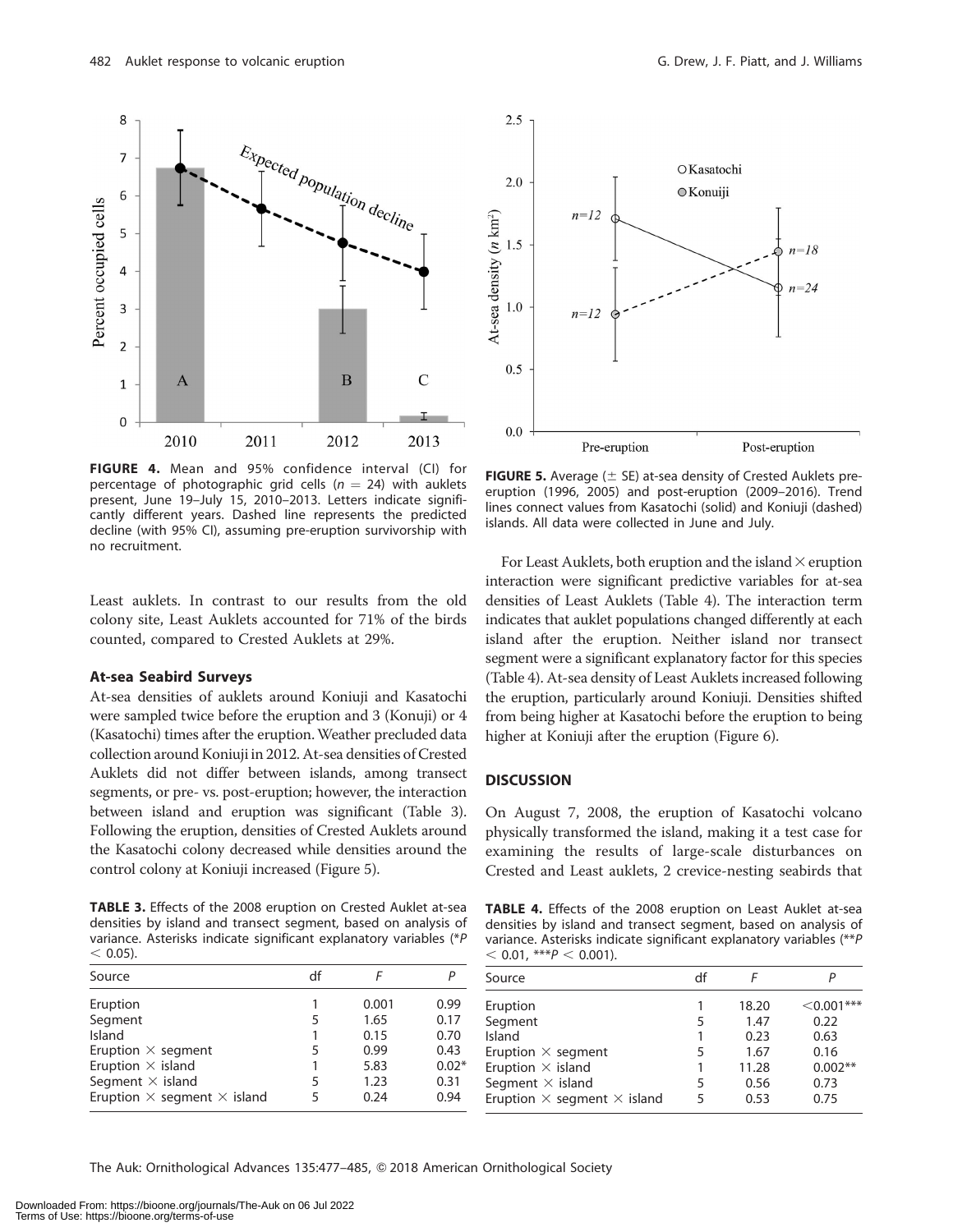

**FIGURE 6.** Average ( $\pm$  SE) at-sea density of Least Auklets preeruption (1996, 2005) and post-eruption (2009–2016). Trend lines connect values from Kasatochi (solid) and Koniuji (dashed) islands. All data were collected in June and July.

previously dominated the fauna on Kasatochi Island (Williams et al. 2010). Due to the timing of the eruption, which occurred after most nestlings had fledged  $(\sim 85\%$  of Least Auklets and  $~60\%$  of Crested Auklets), direct mortality from the disturbance was limited to a minority of that year's chicks (Williams et al. 2010). The eruption provided the setting for a natural experiment to determine how large intact populations of Crested and Least auklets would respond to a sudden and complete loss of local nesting habitat. For a relatively long-lived seabird, the loss of 2–3 yr of reproduction should not be critical to a population, but there should be some threshold for how many years of failed reproduction a population can tolerate. Thus, the long-term viability of auklet populations at Kasatochi after the eruption depended on either their surviving until previous nesting crevices were exposed and made available again or their ability to disperse to alternative sites. We had considered erosion as a potential process to excavate pre-eruption nest sites; however, to date, no pre-eruption nesting habitat has been exposed at the original colony site. Because the eruption was unconsolidated pyroclastic debris, there was no lava which is also used by auklets in the Aleutian Islands for nesting habitat (Jones 1993)—but the eruption and accompanying earthquakes may have accelerated the process of talus formation.

Despite the return of large numbers of auklets to the Tundering Talus colony site in 2009, which was the first nesting season following the eruption, the lack of nesting habitat and large number of eggs on the surface indicated that there was no successful reproductive effort that

summer. Given that the returning auklets represented a group with strong nesting-site fidelity and no potential for reproductive success at their old colony, we expected population declines in the short term. A lack of nesting sites suggested that immigration would not be a factor. The additional exposure of auklets on the old colony site, devoid of crevices, may have increased predation to some extent. However, in 2009, the auklet predators on the island were either below pre-eruption populations, in the case of Glaucous-winged Gulls (Larus glaucescens) and Peregrine Falcons (*Falco peregrinus*), or were unchanged, in the case of Bald Eagles (Haliaeetus leucocephalus; Williams et al. 2010). In the subsequent years, we didn't observe a substantial increase in the populations of these predators. This suggests that predation on auklets had not increased; however, we cannot discount the possibility that the lack of crevice habitat led to raised levels of stress on auklets, due to perceived risk or actual increases in harrying by avian predators. We concluded that the abandonment of the colony was due to dispersal, not increased predatory mortality, though the rapid decline in attendance of the old colony site may have been affected by auklets' perceived risk. Although both species left the old colony site, Least Auklets abandoned it more quickly and completely than Crested Auklets. Some nesting attempts by Least Auklets were recorded along the coast of Kasatochi among beach boulders, but no large-scale post-eruption auklet nesting was observed until 2012, when we investigated the results of a post-eruption rockfall in Whiskey Cove sighted in 2011. Field reconnaissance confirmed that thousands of birds were nesting and had established a new colony. The time-lapse data from Whiskey Cove indicated that in 2012, Least Auklets numerically dominated this new colony site at the same time that they had nearly disappeared from the old colony. Our finding that Least Auklets may be more inclined to pioneer new sites than Crested Auklets corroborates anecdotal observations on Gareloi Island, where Least Auklets were noted as having an increased presence on newly devegetated sample plots (Major et al. 2017). Although it was not possible to determine whether recruitment for Crested or Least auklets has recovered to pre-eruption levels, the new colony site demonstrated that auklets' new nesting habitat could be exploited within 2–3 yr.

At-sea densities indicated that both Crested and Least auklets were affected by the 2008 eruption (Figures 5 and 6). Prior to the eruption, at-sea densities of both species were higher around Kasatochi than Koniuji. These densities were likely due to Kasatochi being a larger island  $(4-5\times$  the size of Koniuji) with greater terrestrial habitat available for nesting. Following the 2008 eruption, the relative at-sea densities of Crested Auklets around the 2 islands flipped, such that post-eruption densities were higher on Koniuji than on Kasatochi. At-sea densities of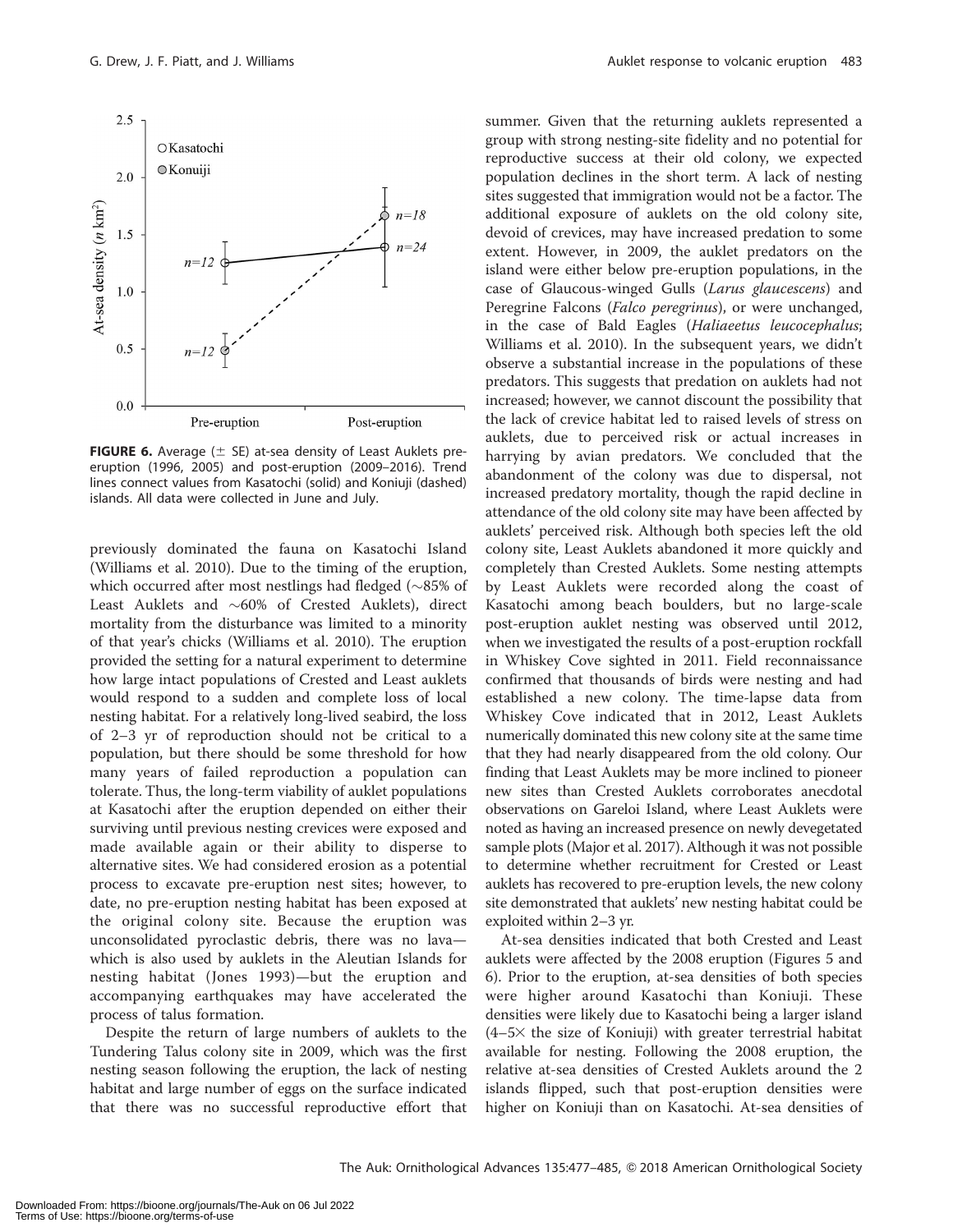Least Auklets showed a similar change. Interpretation is slightly complicated by the fact that at-sea densities of Least Auklets around Kasatochi did not change significantly, but the dramatic increase  $(>300%)$  in their densities around Koniuji suggested immigration. The early use of the new colony site in Whiskey Cove by Least Auklets may also have affected the at-sea densities, because recruitment may have increased. We didn't have marked birds, so there's no way to definitively determine whether the differences in Crested and Least auklet densities were due to emigration from Kasatochi to Koniuji, though the significant eruption  $\times$  island interaction suggests that this was a plausible explanation. Dispersal from Kasatochi would explain the shifted at-sea densities toward the nearby colony at Koniuji; however, the limited nesting habitat at Koniuji suggests that this will not lead to long-term auklet population increases. Suboptimal habitat on Kasatochi following the eruption consisted of a narrow band of beach boulders at several locations along the coast that supported little nesting, often ending in abandoned eggs. Conversely, the new talus pile in Whiskey Cove created  $\sim$ 1 ha of new high-quality nesting habitat only 0.3 km from the old colony site. We first noted groups of auklets attending the new site in 2011, coinciding with a rapid abandonment of the old colony site by 2013. This shift to the new Whiskey Cove colony appeared to be more pronounced in Least Auklets, though we don't know whether this greater "first use" by Least Auklets will translate into a different balance in populations of the 2 species over time.

Availability of nesting habitat can be a limiting factor for auklets. Once created, crevice habitats tend to undergo a slow degradation in quality as they fill in with soil, vegetation, and detritus (Major et al. 2017, Renner et al. 2017).The eruption of Kasatochi provided an example of how Crested and Least auklets, and potentially any crevice-nesting seabirds, respond to intense disturbances, highlighting the potential importance of dispersal. This eruption also provided an example of how crevice-nesting habitat may be renewed. Further research on seabirds nesting on disturbed sites should focus on understanding the decisions affecting dispersal and the balance between species sharing limited nesting habitat.

#### ACKNOWLEDGMENTS

This work would not have been possible without the past and continuing logistical support of the Alaska Maritime National Wildlife Refuge (AMNWR). We thank all the many biologists who contributed to the three seabird surveys. We especially thank the crew of the  $R/V$  Tiglax for their commitment to this work.

Funding statement: The U.S. Fish and Wildlife Service funded 1996 and 2003 surveys. We thank the North Pacific Research Board for funding post-eruption research in 2009,

and the U.S. Geological Survey (USGS) for funding during 2009–2016.

Ethics statement: All USGS ethics policies were observed. Any use of trade, firm, or product names is for descriptive purposes only and does not imply endorsement by the U.S. Government.

Author contributions: G.D. and J.F.P. conceived the study. G.D. and J.W. conducted the research. G.D., J.F.P., and J.W. wrote the paper. G.D. designed the methods and analyzed the data.

Data deposits: The data are available directly from USGS using the following link:

<https://dx.doi.org/10.5066/F7513WDS>

# LITERATURE CITED

- Bédard, J. (1969). The nesting of the Crested, Least, and Parakeet auklets on St. Lawrence Island, Alaska. The Condor 71:386– 398.
- Day, R. H., B. E. Lawhead, T. J. Early, and E. B. Rhode (1979). Results of marine bird and mammal surveys of the western Aleutian Islands—Summer 1978. U.S. Fish and Wildlife Service Report AMNWR 79/02.
- Drew, G. S., D. E. Dragoo, M. Renner, and J. F. Piatt (2010). At-sea observations of marine birds and their habitats before and after the 2008 eruption of Kasatochi volcano, Alaska. Arctic, Antarctic, and Alpine Research 42:325–334.
- Drummond, B. A., and A. L. Larned (2007). Biological monitoring in the central Aleutian Islands, Alaska in 2007: Summary appendices. U.S. Fish and Wildlife Service Report AMNWR 07/ 06.
- Gaston, A. J., and I. L. Jones (1998). The Auks. Oxford University Press, New York, NY, USA.
- Gould, P. J., and D. J. Forsell (1989). Techniques for shipboard surveys of marine birds. U.S. Fish and Wildlife Service Technical Report 25.
- Hatch, S. A., and M. A. Hatch (1989). Attendance patterns of murres at breeding sites: Implications for monitoring. The Journal of Wildlife Management 53:483–493.
- Hunt, G. L., Jr., N. M. Harrison, and J. F. Piatt (1993). Foraging ecology as related to the distribution of planktivorous auklets in the Bering Sea. In The Status, Ecology, and Conservation of Marine Birds of the North Pacific (K. Vermeer, K. T. Briggs, K. H. Morgan, and D. Siegel-Causey, Editors). Environment Canada, Ottawa, Ontario.
- Hunt, G. L., Jr., R. W. Russell, K. O. Coyle, and T. Weingartner (1998). Comparative foraging ecology of planktivorous auklets in relation to ocean physics and prey availability. Marine Ecology Progress Series 167:241–259.
- Jones, I. L. (1993). Crested Auklet (Aethia cristatella). In The Birds of North America, no. 70 (A. Poole and F. Gill, Editors). Academy of Natural Sciences, Philadelphia, PA, and American Ornithologists' Union, Washington, DC, USA.
- Jones, I. L., and K. A. Hart (2006). A survey of inland Least and Crested auklet breeding colonies at Gareloi Island in the Delarof Islands, Aleutian Islands, Alaska during 2006. Report to Alaska Maritime National Wildlife Refuge. [http://www.](http://www.mun.ca/serg/Gareloi_REPORT.pdf) [mun.ca/serg/Gareloi\\_REPORT.pdf](http://www.mun.ca/serg/Gareloi_REPORT.pdf)

The Auk: Ornithological Advances 135:477-485, © 2018 American Ornithological Society